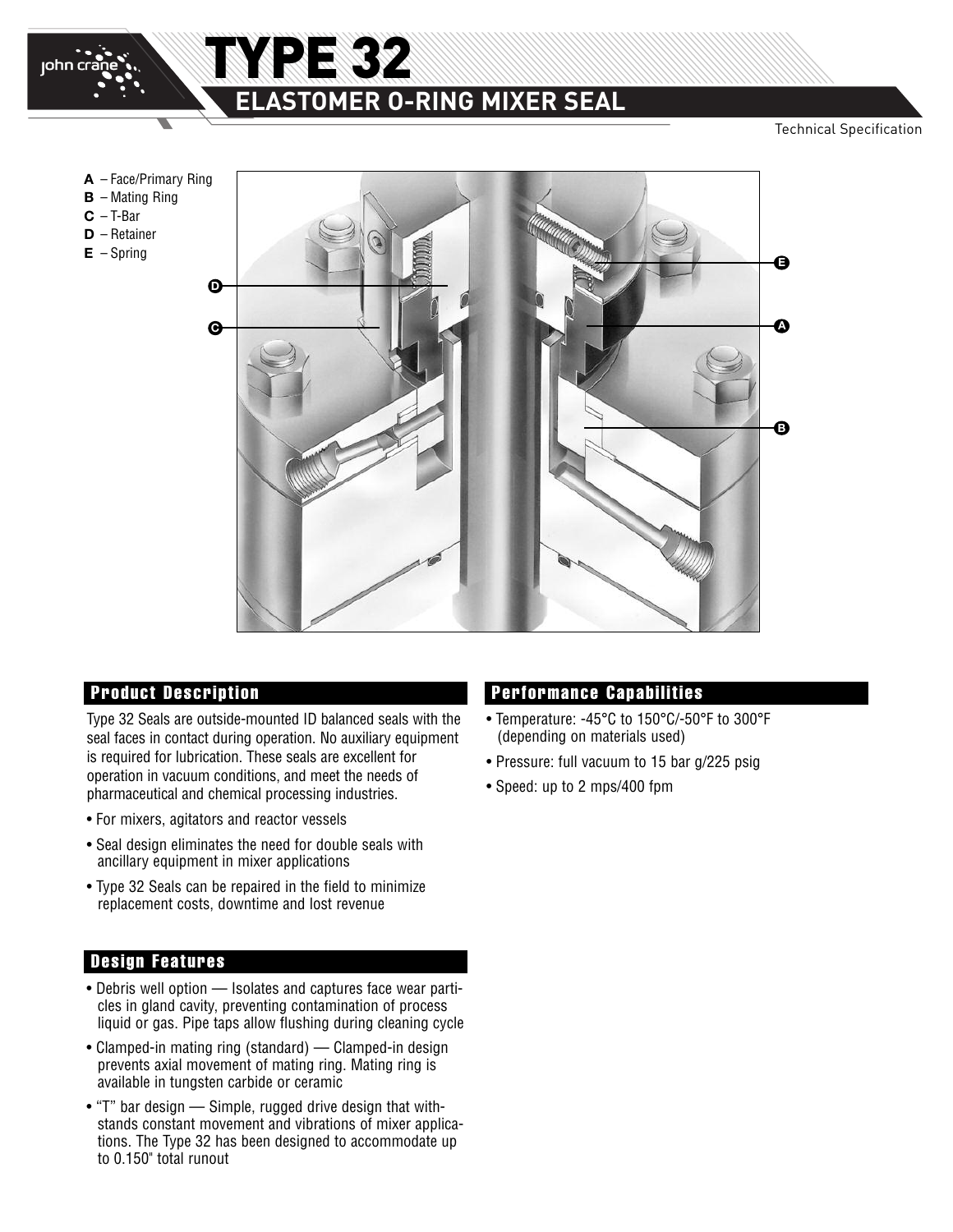

## TYPE 32 **ELASTOMER O-RING MIXER SEAL** Δ

### Technical Specification

### **Type 32 Typical Arrangement/Dimensional Data**





### **Debris Well Option** For space required use dimensions indicated below for seal size 1/2" larger than shaft diameter.



For ease of installation, the lead-in edge of the shaft or sleeve should be chamfered as shown.

### **Type 32 Dimensional Data (inches)**

| Seal Size/D |       |       |       |       |      |      |       |  |
|-------------|-------|-------|-------|-------|------|------|-------|--|
| (inches)    | D3    | D4    | D5    | L4    | L5   | L6   | L7    |  |
| 1.000       | 2.500 | 1.937 | 2.281 | 0.812 | .500 | .468 | 2.718 |  |
| 1.125       | 2.625 | 2.000 | 2.406 | 0.812 | .500 | .468 | 2.718 |  |
| 1.250       | 2.750 | 2.187 | 2.656 | 0.875 | .500 | .468 | 2.750 |  |
| 1.375       | 2.875 | 2.312 | 2.781 | 0.875 | .500 | .468 | 2.750 |  |
| 1.500       | 3.000 | 2.500 | 3.031 | 0.875 | .500 | .468 | 2.750 |  |
| 1.625       | 3.125 | 2.625 | 3.156 | 0.875 | .500 | .468 | 2.750 |  |
| 1.750       | 3.250 | 2.750 | 3.281 | 0.875 | .500 | .468 | 2.750 |  |
| 1.875       | 3.375 | 2.875 | 3.531 | 1.000 | .625 | .593 | 2.875 |  |
| 2.000       | 3.500 | 3.125 | 3.781 | 1.000 | .625 | .593 | 2.875 |  |
| 2.125       | 3.625 | 3.250 | 3.906 | 1.000 | .625 | .593 | 2.875 |  |
| 2.250       | 3.750 | 3.375 | 4.031 | 1.000 | .625 | .593 | 2.875 |  |
| 2.375       | 3.875 | 3.500 | 4.156 | 1.000 | .625 | .593 | 2.875 |  |
| 2.500       | 4.000 | 3.625 | 4.281 | 1.000 | .625 | .593 | 2.875 |  |
| 2.625       | 4.125 | 3.750 | 4.406 | 1.000 | .625 | .593 | 2.875 |  |
| 2.750       | 4.250 | 3.875 | 4.531 | 1.000 | .625 | .593 | 2.875 |  |
| 2.875       | 4.375 | 4.000 | 4.656 | 1.000 | .625 | .593 | 2.875 |  |
| 3.000       | 4.500 | 4.062 | 4.718 | 1.000 | .625 | .593 | 2.875 |  |
| 3.125       | 4.625 | 4.250 | 4.906 | 1.000 | .625 | .593 | 2.875 |  |
| 3.250       | 4.750 | 4.375 | 5.031 | 1.000 | .625 | .593 | 2.875 |  |
| 3.375       | 4.875 | 4.500 | 5.156 | 1.000 | .625 | .593 | 2.875 |  |
| 3.500       | 5.000 | 4.625 | 5.281 | 1.000 | .625 | .593 | 2.875 |  |
| 3.625       | 5.125 | 4.750 | 5.406 | 1.000 | .625 | .593 | 2.875 |  |
| 3.750       | 5.250 | 4.875 | 5.531 | 1.000 | .625 | .593 | 2.875 |  |
| 3.875       | 5.375 | 5.000 | 5.656 | 1.000 | .625 | .593 | 2.875 |  |
|             |       |       |       |       |      |      |       |  |

| Seal Size/D |       |       |       |       |      |      |       |  |
|-------------|-------|-------|-------|-------|------|------|-------|--|
| (inches)    | D3    | D4    | D5    | L4    | L5   | L6   | L7    |  |
| 4.000       | 5.500 | 5.250 | 5.906 | 1.000 | .625 | .593 | 2.875 |  |
| 4.125       | 5.625 | 5.375 | 6.031 | 1.000 | .625 | .593 | 2.875 |  |
| 4.250       | 5.750 | 5.500 | 6.156 | 1.000 | .625 | .593 | 2.875 |  |
| 4.375       | 5.875 | 5.625 | 6.281 | 1.000 | .625 | .593 | 2.875 |  |
| 4.500       | 6.000 | 5.750 | 6.406 | 1.000 | .625 | .593 | 2.875 |  |
| 4.625       | 6.125 | 5.875 | 6.531 | 1.000 | .625 | .593 | 2.875 |  |
| 4.750       | 6.250 | 6.000 | 6.656 | 1.000 | .625 | .593 | 2.875 |  |
| 4.875       | 6.375 | 6.125 | 6.781 | 1.000 | .625 | .593 | 2.875 |  |
| 5.000       | 6.500 | 6.250 | 6.906 | 1.000 | .625 | .593 | 2.875 |  |
| 5.125       | 6.625 | 6.625 | 7.281 | 1.000 | .625 | .593 | 2.875 |  |
| 5.250       | 6.750 | 6.750 | 7.406 | 1.000 | .625 | .593 | 2.875 |  |
| 5.275       | 6.875 | 6.875 | 7.531 | 1.000 | .625 | .593 | 2.875 |  |
| 5.500       | 7.000 | 7.000 | 7.656 | 1.000 | .625 | .593 | 2.875 |  |
| 5.625       | 7.125 | 7.125 | 7.781 | 1.000 | .625 | .593 | 2.875 |  |
| 5.750       | 7.250 | 7.250 | 7.906 | 1.000 | .625 | .593 | 2.875 |  |
| 5.875       | 7.375 | 7.375 | 8.031 | 1.000 | .625 | .593 | 2.875 |  |
| 6.000       | 7.500 | 7.500 | 8.156 | 1.000 | .625 | .593 | 2.875 |  |
| 6.125       | 7.625 | 7.625 | 8.281 | 1.000 | .625 | .593 | 2.875 |  |
| 6.250       | 7.750 | 7.750 | 8.406 | 1.000 | .625 | .593 | 2.875 |  |
| 6.375       | 7.875 | 7.875 | 8.531 | 1.000 | .625 | .593 | 2.875 |  |
| 6.500       | 8.000 | 8.000 | 8.656 | 1.000 | .625 | .593 | 2.875 |  |
| 6.625       | 8.125 | 8.125 | 8.781 | 1.000 | .625 | .593 | 2.875 |  |
| 6.750       | 8.250 | 8.250 | 8.906 | 1.000 | .625 | .593 | 2.875 |  |
| 6.875       | 8.375 | 8.375 | 9.031 | 1.000 | .625 | .593 | 2.875 |  |
| 7.000       | 8.500 | 8.500 | 9.156 | 1.000 | .625 | .593 | 2.875 |  |

Note: For larger sizes, contact John Crane.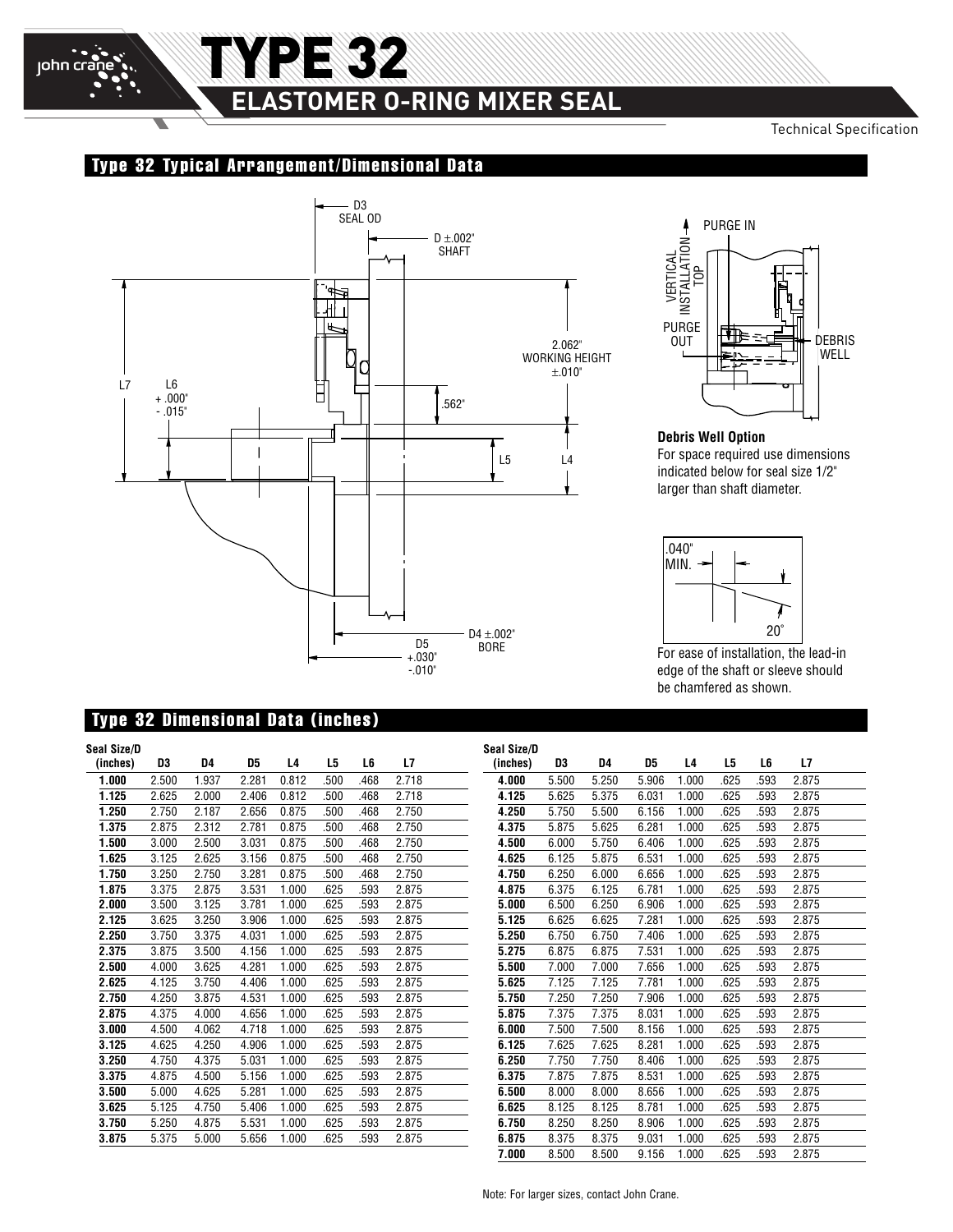# **ELASTOMER O-RING MIXER SEAL**

TYPE 32

Technical Specification

### **Type 32 Dimensional Data (mm)**

| Seal<br>Size/D | Seal<br>Size |       |       |       |      |      |      |      | Seal<br>Size/D | Seal<br>Size |       |       |       |      |      |      |      |
|----------------|--------------|-------|-------|-------|------|------|------|------|----------------|--------------|-------|-------|-------|------|------|------|------|
| (mm)           | Code         | D3    | D4    | D5    | L4   | L5   | L6   | L7   | (mm)           | Code         | D3    | D4    | D5    | L4   | L5   | L6   | L7   |
| 25             | 0250         | 63.5  | 47.6  | 57.9  | 20.6 | 12.7 | 11.9 | 69.0 | 80             | 0800         | 120.6 | 111.1 | 127.8 | 25.4 | 15.9 | 15.1 | 73.0 |
| 28             | 0280         | 66.6  | 50.8  | 61.1  | 20.6 | 12.7 | 11.9 | 69.0 | 85             | 0850         | 123.8 | 114.3 | 131.0 | 25.4 | 15.9 | 15.1 | 73.0 |
| 30             | 0300         | 69.8  | 53.9  | 67.5  | 20.6 | 12.7 | 11.9 | 69.9 | 90             | 0900         | 130.2 | 120.6 | 137.3 | 25.4 | 15.9 | 15.1 | 73.0 |
| 32             | 0320         | 69.8  | 53.9  | 67.5  | 20.6 | 12.7 | 11.9 | 69.9 | 95             | 0950         | 133.3 | 123.8 | 140.5 | 25.4 | 15.9 | 15.1 | 73.0 |
| 33             | 0330         | 73.0  | 57.1  | 70.6  | 22.2 | 12.7 | 11.9 | 69.9 | 100            | 1000         | 139.7 | 133.3 | 150.0 | 25.4 | 15.9 | 15.1 | 73.0 |
| 35             | 0350         | 73.0  | 57.1  | 70.6  | 22.2 | 12.7 | 11.9 | 69.9 | 105            | 1050         | 142.9 | 136.5 | 153.2 | 25.4 | 15.9 | 15.1 | 73.0 |
| 38             | 0380         | 76.2  | 63.5  | 77.0  | 22.2 | 12.7 | 11.9 | 69.9 | 110            | 1100         | 149.2 | 142.8 | 159.5 | 25.4 | 15.9 | 15.1 | 73.0 |
| 40             | 0400         | 79.3  | 66.6  | 80.2  | 22.2 | 12.7 | 11.9 | 69.9 | 115            | 1150         | 155.5 | 149.2 | 165.9 | 25.4 | 15.9 | 15.1 | 73.0 |
| 43             | 0430         | 82.5  | 69.8  | 83.3  | 22.2 | 12.7 | 11.9 | 69.9 | 120            | 1200         | 158.7 | 152.4 | 169.1 | 25.4 | 15.9 | 15.1 | 73.0 |
| 45             | 0450         | 85.7  | 73.0  | 89.7  | 22.2 | 12.7 | 11.9 | 69.9 | 125            | 1250         | 165.1 | 158.7 | 175.4 | 25.4 | 15.9 | 15.1 | 73.0 |
| 50             | 0500         | 88.9  | 79.3  | 96.0  | 25.4 | 15.9 | 15.1 | 73.0 | 130            | 1300         | 168.2 | 168.2 | 184.9 | 25.4 | 15.9 | 15.1 | 73.0 |
| 53             | 0530         | 92.0  | 82.5  | 99.2  | 25.4 | 15.9 | 15.1 | 73.0 | 135            | 1350         | 174.6 | 174.6 | 191.3 | 25.4 | 15.9 | 15.1 | 73.0 |
| 55             | 0550         | 95.2  | 85.7  | 102.4 | 25.4 | 15.9 | 15.1 | 73.0 | 140            | 1400         | 180.9 | 180.9 | 197.6 | 25.4 | 15.9 | 15.1 | 73.0 |
| 58             | 0580         | 98.4  | 88.9  | 105.6 | 25.4 | 15.9 | 15.1 | 73.0 | 145            | 1450         | 184.1 | 184.1 | 200.8 | 25.4 | 15.9 | 15.1 | 73.0 |
| 60             | 0600         | 98.4  | 88.9  | 105.6 | 25.4 | 15.9 | 15.1 | 73.0 | 150            | 1500         | 190.5 | 190.5 | 207.2 | 25.4 | 15.9 | 15.1 | 73.0 |
| 63             | 0630         | 101.6 | 92.0  | 108.7 | 25.4 | 15.9 | 15.1 | 73.0 | 155            | 1550         | 193.6 | 193.6 | 210.3 | 25.4 | 15.9 | 15.1 | 73.0 |
| 65             | 0650         | 104.7 | 95.2  | 111.9 | 25.4 | 15.9 | 15.1 | 73.0 | 160            | 1600         | 200.0 | 200.0 | 216.7 | 25.4 | 15.9 | 15.1 | 73.0 |
| 68             | 0680         | 107.9 | 98.4  | 115.1 | 25.4 | 15.9 | 15.1 | 73.0 | 165            | 1650         | 203.2 | 203.2 | 219.9 | 25.4 | 15.9 | 15.1 | 73.0 |
| 70             | 0700         | 107.9 | 98.4  | 115.1 | 25.4 | 15.9 | 15.1 | 73.0 | 170            | 1700         | 209.5 | 209.5 | 226.2 | 25.4 | 15.9 | 15.1 | 73.0 |
| 75             | 0750         | 114.3 | 103.2 | 119.8 | 25.4 | 15.9 | 15.1 | 73.0 | 175            | 1750         | 215.9 | 215.9 | 232.6 | 25.4 | 15.9 | 15.1 | 73.0 |

Note: For larger sizes, contact John Crane.

### **Elastomer Temperature Limits**



### **Criteria for Installation**

| <b>Shaft/Sleeve</b>                         | Limits                 |
|---------------------------------------------|------------------------|
| Surface Finish                              | 63 Ra                  |
| Ovality/Out of Roundness<br>(Shaft)         | $0.051$ mm/ $0.002"$   |
| End Play/Axial<br><b>Float Allowance</b>    | $±1.57$ mm/0.062"      |
| Shaft Runout                                | 3.81mm/0.150" TIR max. |
| Squareness of Seal<br>Housing Face to Shaft | 0.78mm/0.031" TIR max. |